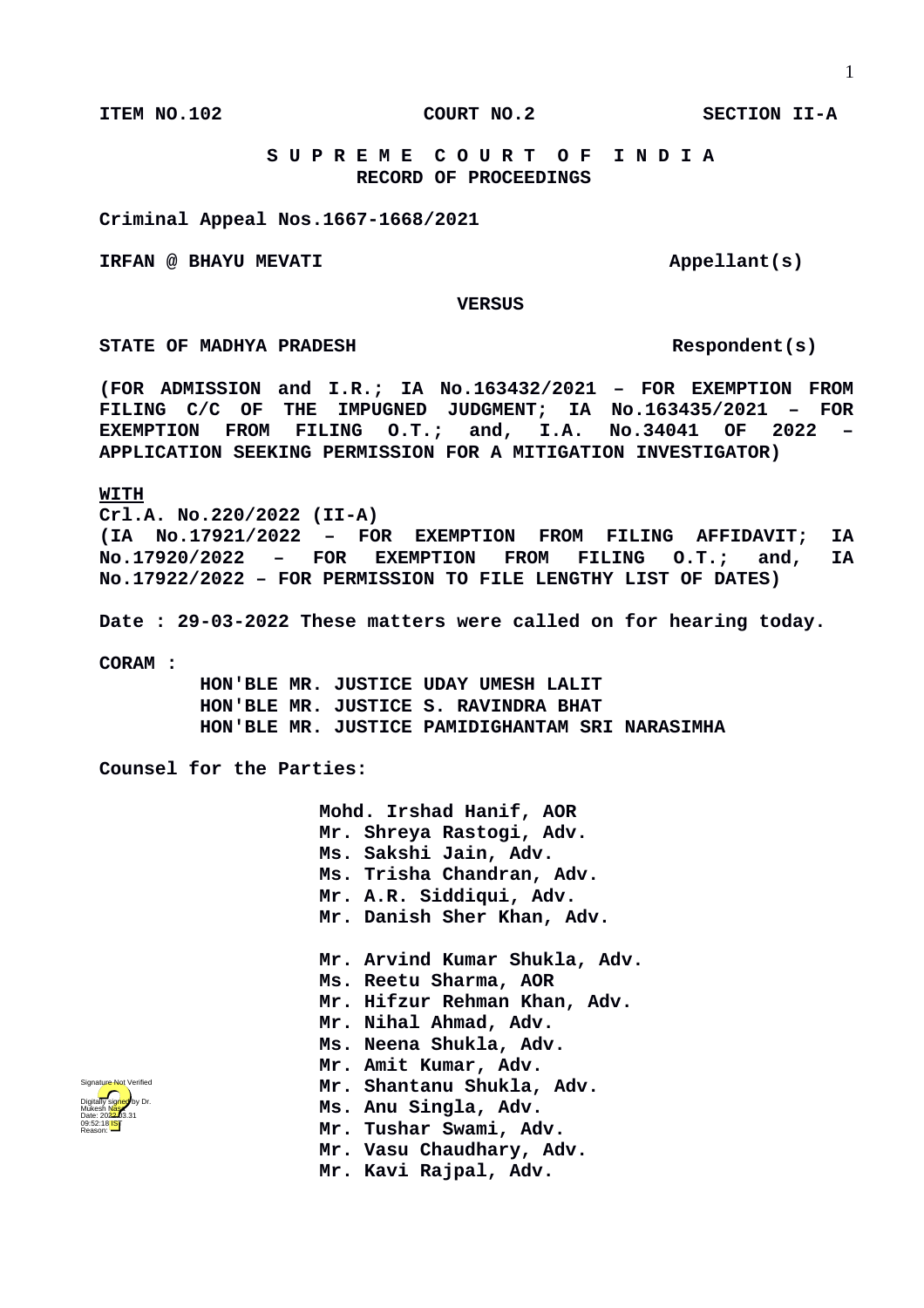**Mr. Pashupathi Nath Razdan, AOR Mr. Mirza Kayesh Begg, Adv. Mr. Amandeep, Adv. Ms. Sneh Bairwa, Adv.**

## **UPON hearing the counsel the Court made the following O R D E R**

## **I.A. No.34041 OF 2022 in Criminal Appeal Nos.1667-1668/2021**

**1. Notice was issued on this Interlocutory Application on 22.03.2022 whereafter response has been filed on behalf of the State of Madhya Pradesh.**

**2. Considering the averments in the application and the response of the State Government, we grant following prayers made in the application:**

- **"a. Grant Ms. C.P. Shruthi permission to visit Central Jail, Ujjain and conduct in-person interviews with the applicant Irfan @ Bhayyu Mevati.**
- **b. Direct the Central Jail, Ujjain, that for the sake of confidentiality these interviews be conducted in a separate space without any prison staff/official being at earshot distance of the applicant.**
- **c. Grant Ms. C.P. Shruthi permission to record the interviews conducted by means of an audio recorder in the separate interviewing space, or alternatively, grant permission to allow a person nominated by Ms. C.P. Shruthi to accompany her to take notes during the interview.**
- **d. Direct the Central Jail, Ujjain to grant Ms. C.P. Shruthi access to all records pertaining to the applicant including but not limited to medical records, jail conduct, work done or education pursued in Central Jail, Ujjain etc."**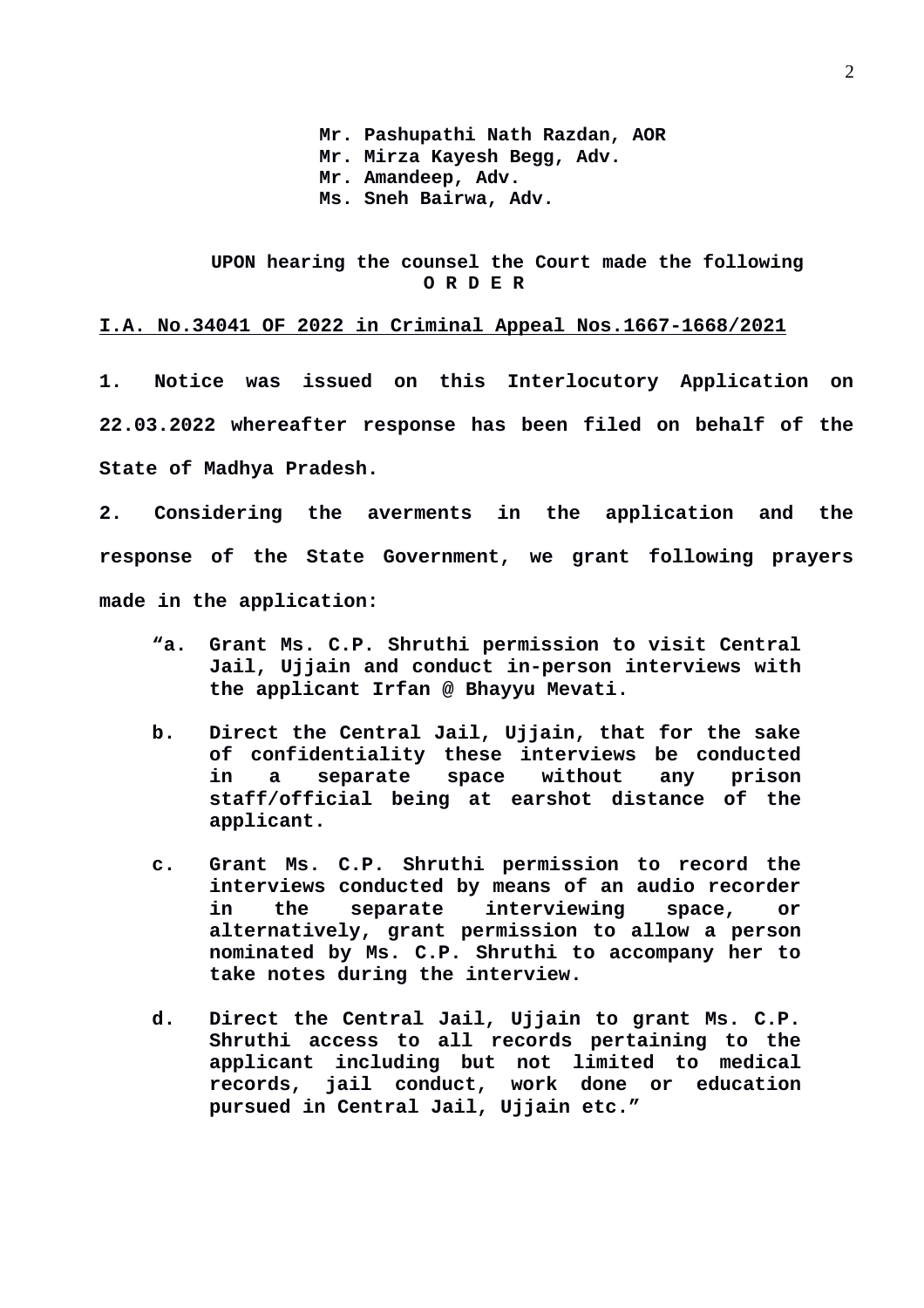**3. To similar effect, requests have been made on behalf of the other accused/appellants. Without insisting on any formal application in writing, we proceed to grant similar relief to the other accused/appellants. The name of the person who may be allowed "in-person interviews" with the concerned accused/appellants be given in the Registry whereafter appropriate permission can be issued in the name of such person. 4. Having granted the relief as prayed for, normally nothing further need be done in the matter. However, the issues raised in the application and the submissions made at the bar make us record following:-**

- **A. As laid down by this Court in** *Bachan Singh v. State of Punjab,* **(1980) 2 SCC 684 and in cases thereafter, every circumstance which has the potential of being a mitigating circumstance, while considering whether death sentence be imposed or not, must necessarily be considered by the Court. In order to assist the Court in making an informed decision, certain inputs either in the form of a Report of a Probation Officer or the circumstances which the defence may seek to highlight, must also be gone into.**
- **B. The Analysis and the Report made by a Probation Officer may, at times, not consider the complete profile of the accused and may be dependent upon**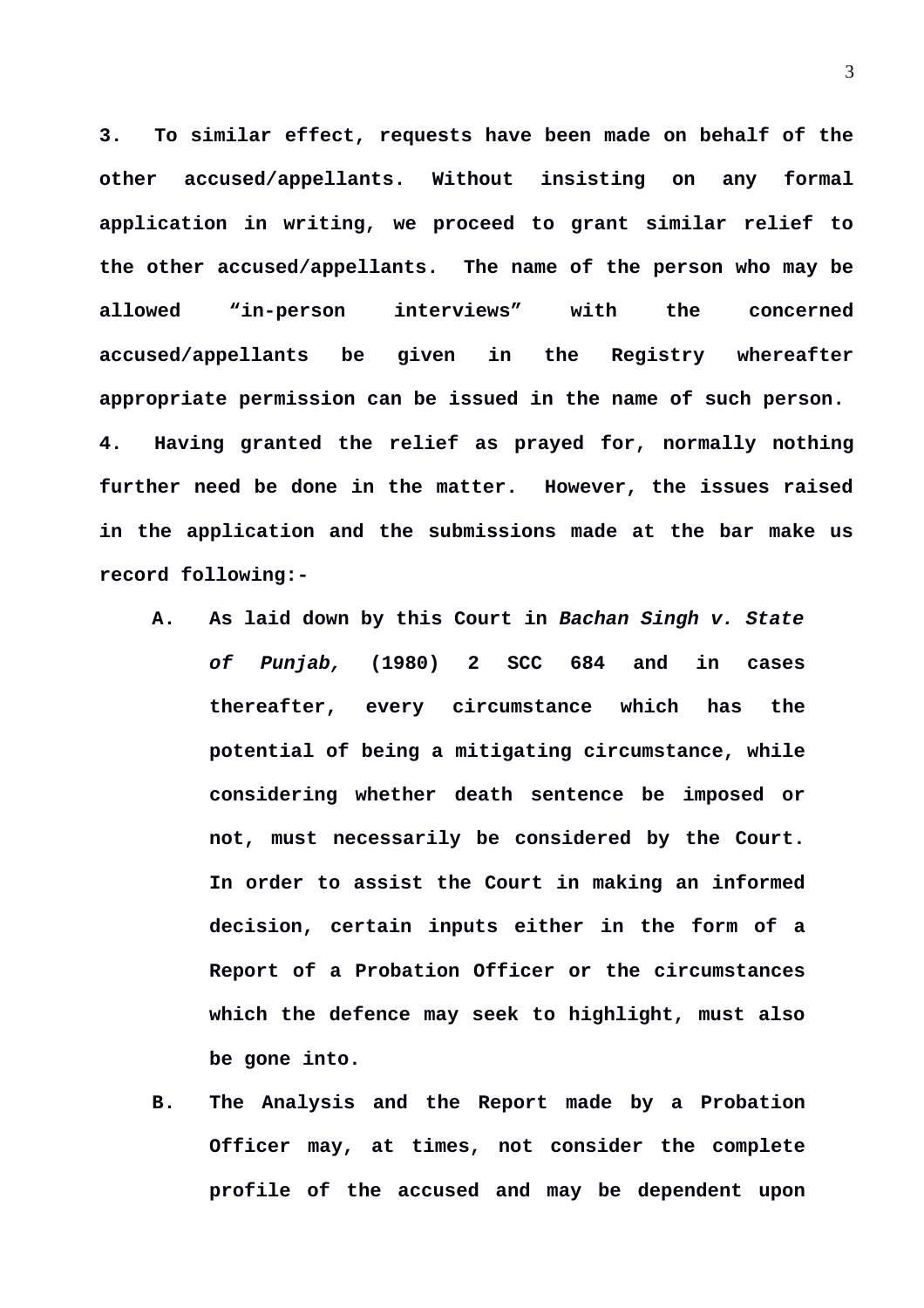**the interviews which the Probation Officer may have had almost at the fag end of the trial.**

- **C. On the other hand, if a competent person on behalf of the defence is given the facility of interviewing the accused right at the beginning of the trial, a comprehensive analysis can then be projected at a stage when the matter is considered from the standpoint whether death sentence be imposed or not.**
- **D. These observations are purely tentative and recorded only to facilitate the kind of hearing that this application may require.**

**5. In order to facilitate discussion on the point, the Registry is directed to convert and register Interlocutory Application No.34041 of 2022 as an independent Writ Petition (Criminal), which may be separated and segregated from Criminal Appeal Nos.1667-1668 of 2021 and other connected matters.**

**In order to have completeness in the matter, before we think of laying down any norms or guidelines, we deem it appropriate to issue notice to the learned Attorney General for India.** 

**Let notice be issued to Member Secretary, National Legal Services Authority (NALSA) who may present the view on behalf of the NALSA as well.**